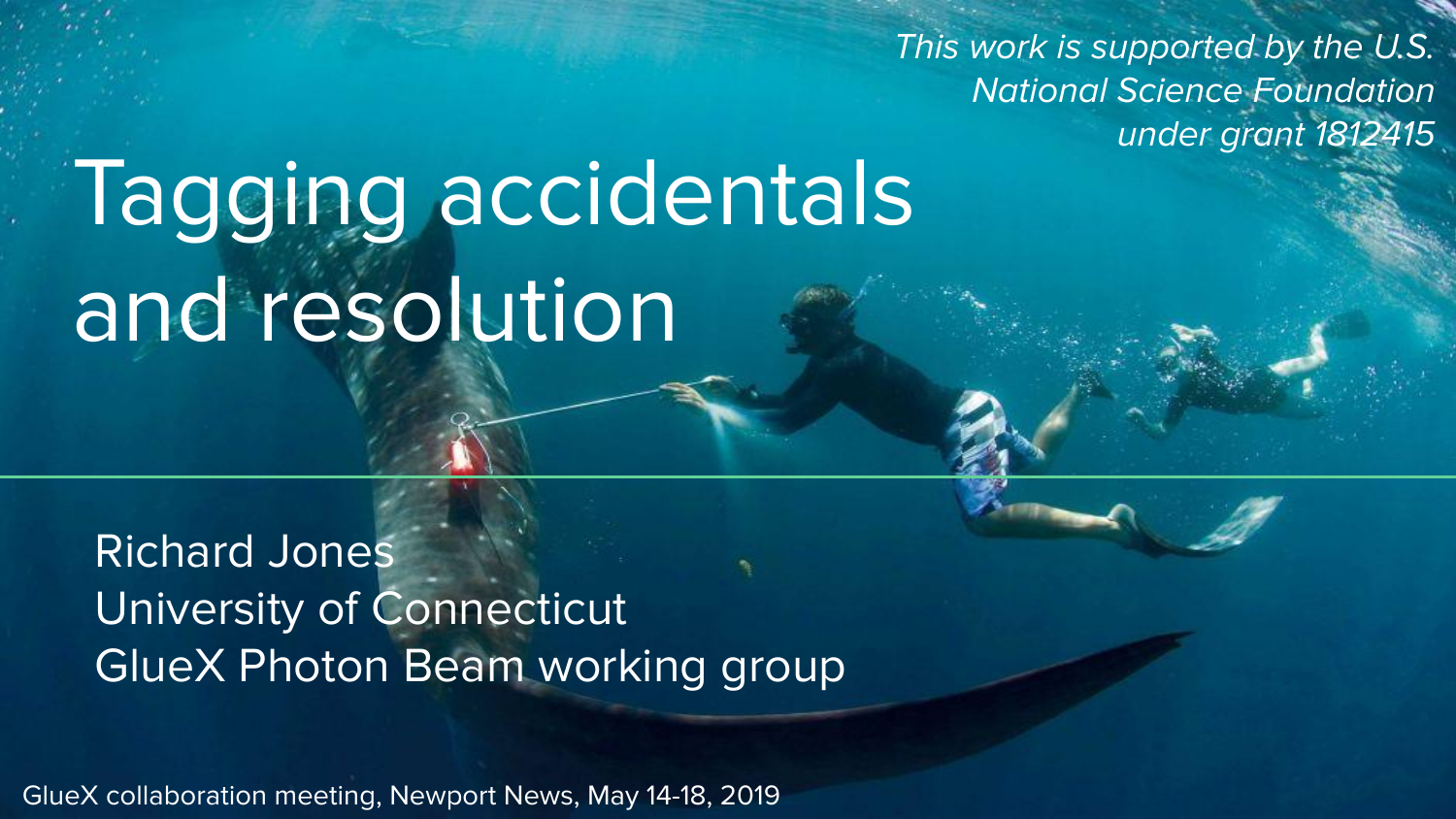#### Tagger accidentals: definitions

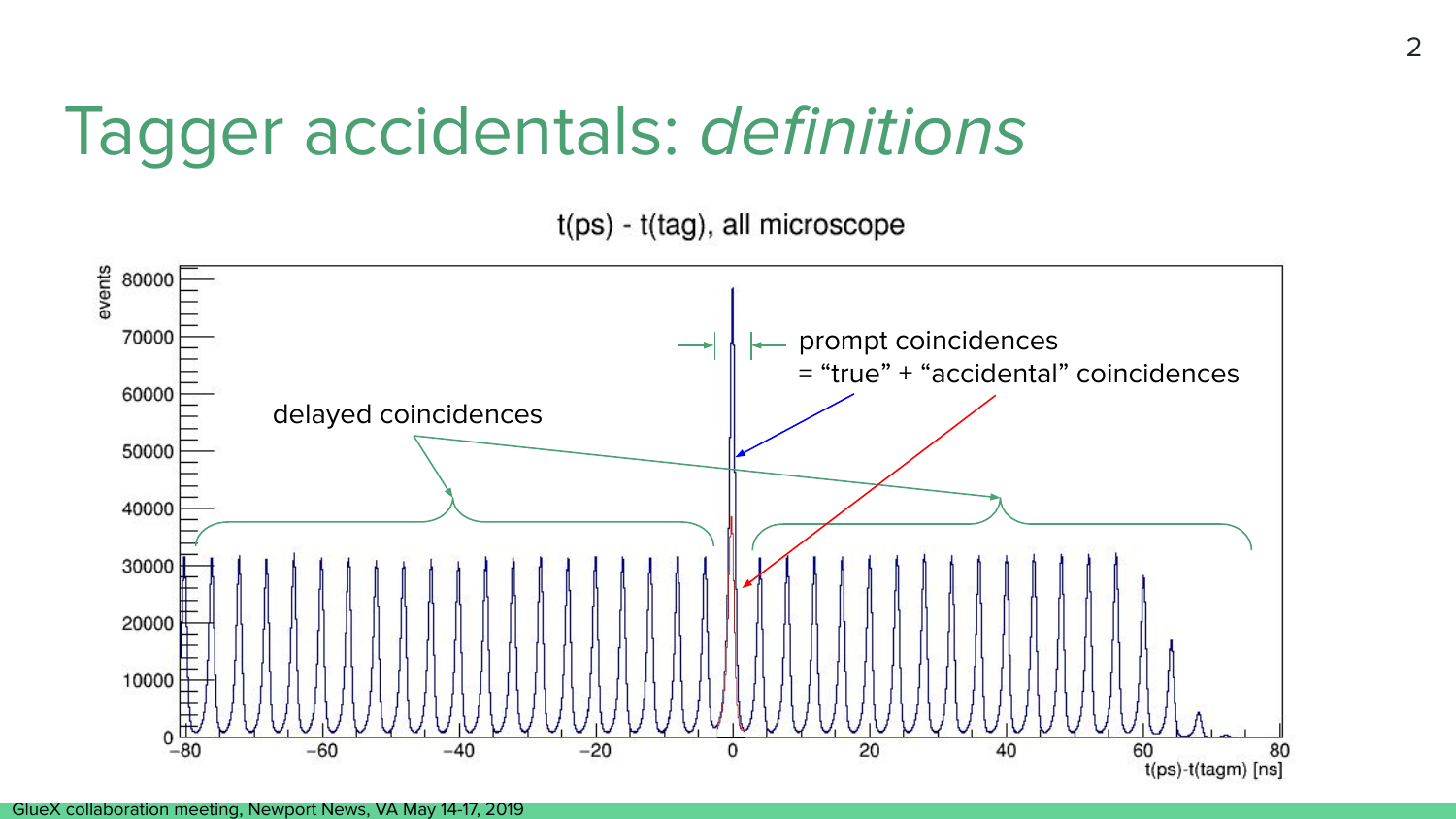### Tagger accidentals: assumptions

#### $t(ps) - t(taq)$ , all microscope

- 1. **All events** in the delayed peaks are identical in character to the **accidentals** in the prompt peak.
- 2. They need not be identical in counts -- in general, they are not.
- 3. Ratio of counts in delayed peaks to accidentals in the prompt peak is determined empirically.

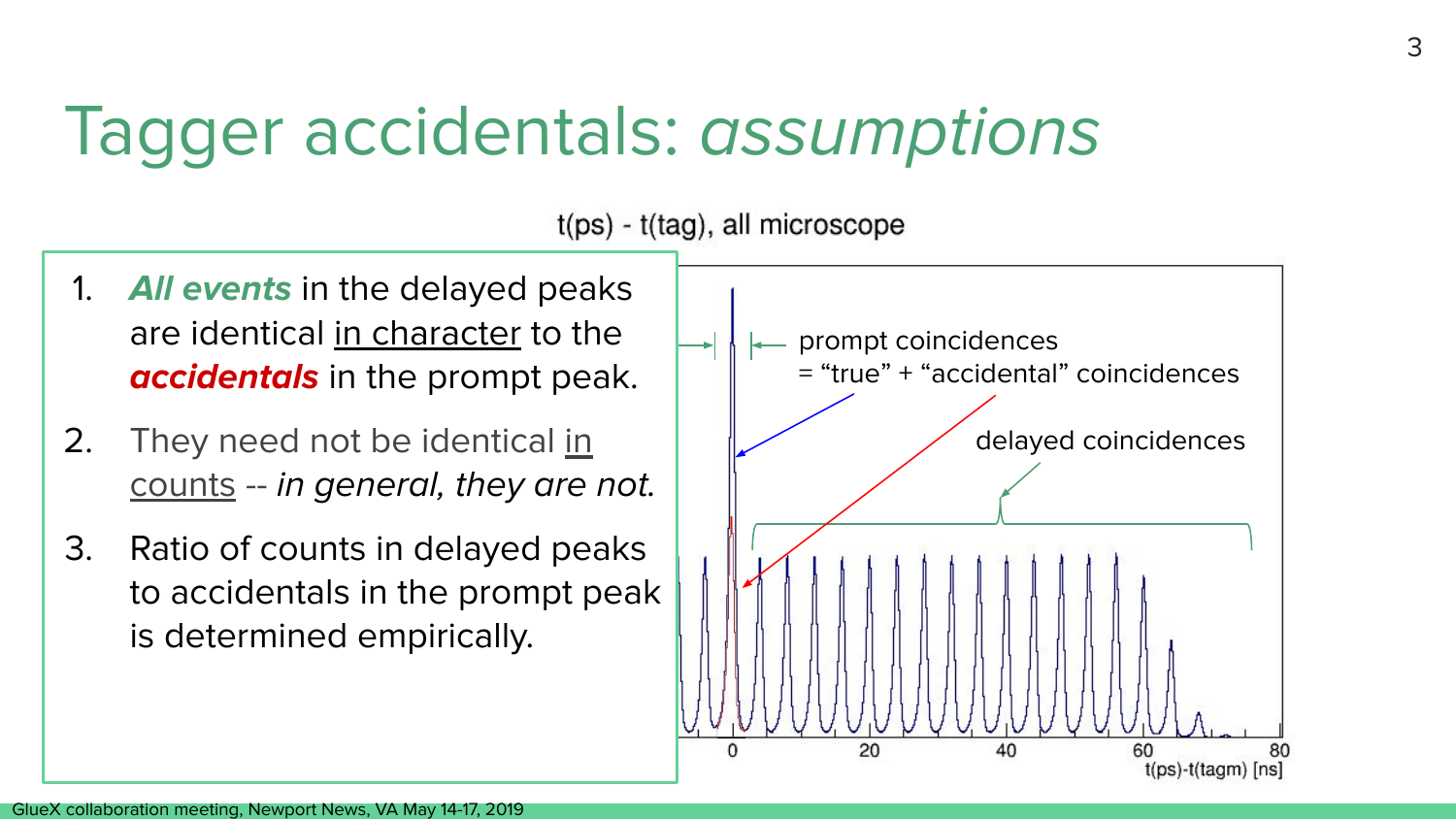### Tagger accidentals: derivation

ignoring electronics dead time,

$$
T_i(E)=N_i\,\,p(E)
$$

number of trues in beam pulse *i*, tagger energy *E,* for  $N_{i}$  tagged photons, trigger probability  $p(E)$ .

$$
A_i(E)=N_i^2\,\,p(E)\,\epsilon(E)
$$

number of accidentals in beam pulse *i*, for given tagger detection efficiency  $\epsilon(E)$ .

 $D_{ij}(E) = N_i N_j p(E) \epsilon(E)$ number of delayed coincidences in beam pulse *j* associated with a trigger whose true coincidence was actually in pulse *i*.

• simple assumption 
$$
A_i = D_{ij}
$$
 requires the  $\langle N_i^2 \rangle = \langle N_i N_j \rangle$ ,  $i \neq j$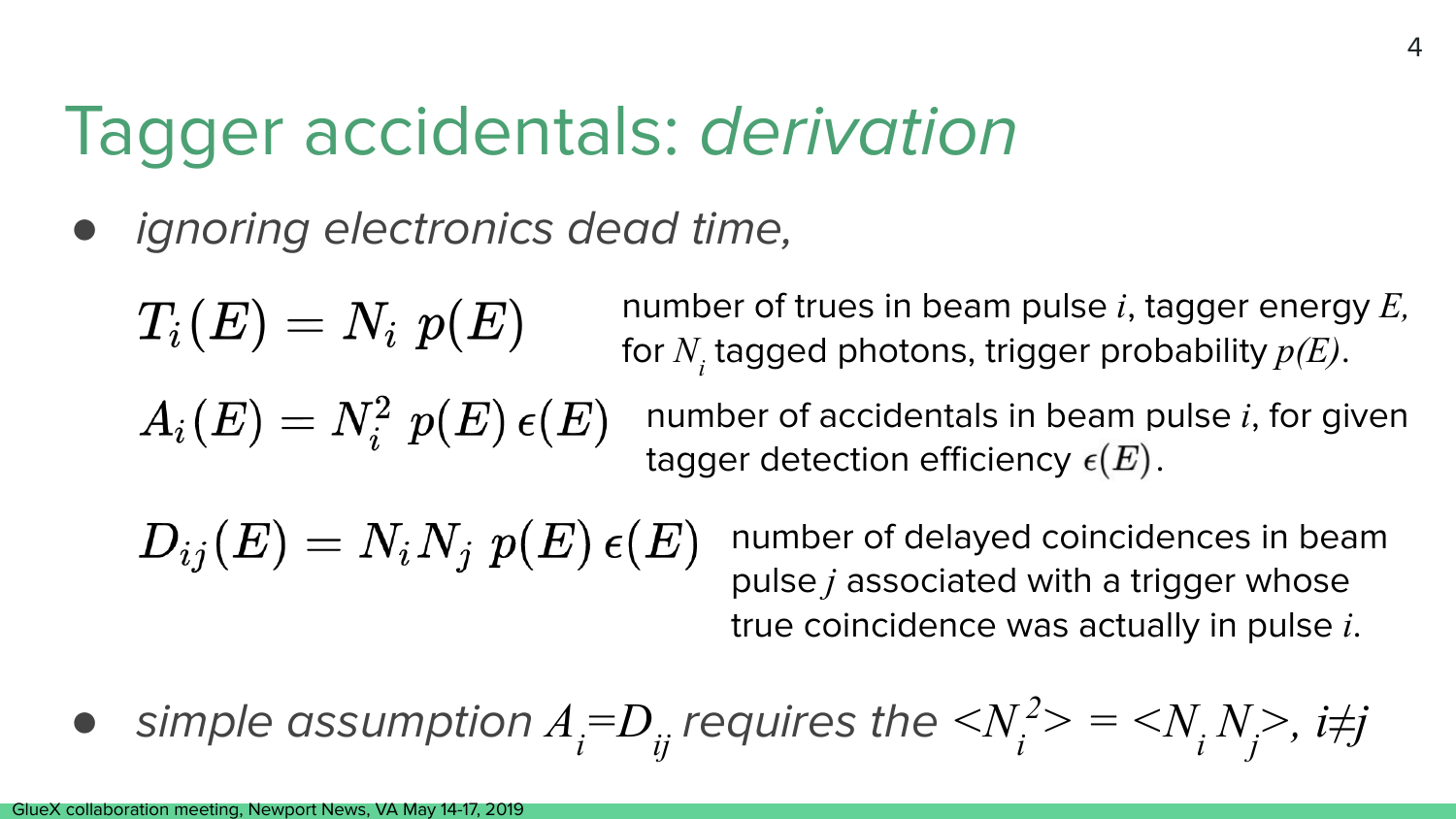#### Tagger accidentals: derivation

● *But isn't CEBAF supposed to have duty factor = 1?* 

$$
f_D = \tfrac{^2}{<\!I^2>} = \tfrac{\langle N_i \: N_j \rangle}{\langle N_i^2 \rangle}
$$

- $\bullet$   $f_D \leq I$ , can vary depending on conditions at the source.
- $\bullet$   $f_D$  < *1* is associated with fluctuations in laser pulse intensity.
- simple assumption  $A_i = D_{ij}$  requires the  $\langle N_i^2 \rangle = \langle N_i N_j \rangle$ , i#j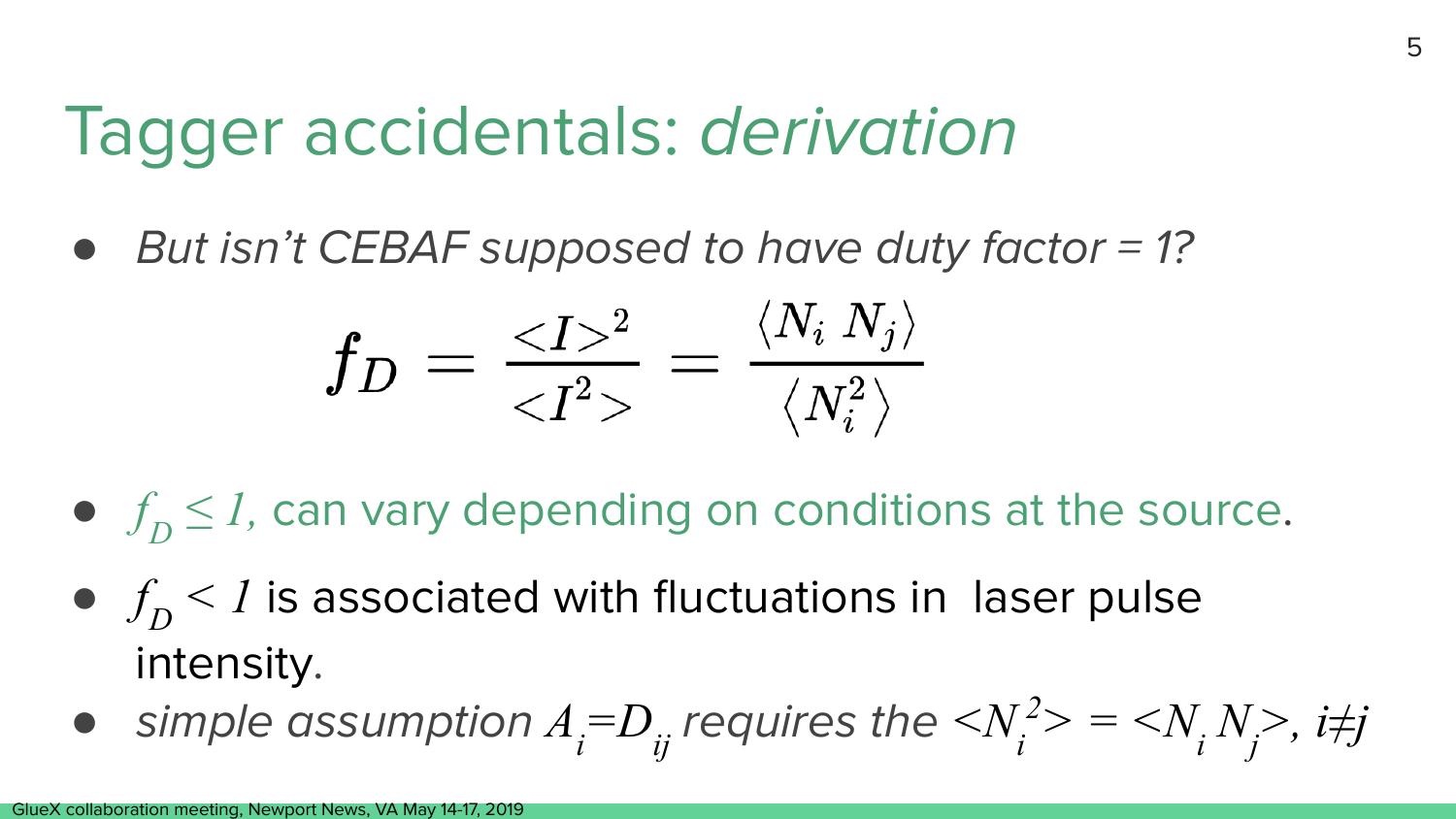#### Tagger accidentals: a correct prescription

$$
\hat{A}_i = \tfrac{1}{f_D \, S} \, {\textstyle \sum_{j=1}^S \, D_{ij}}
$$

- $f_D$  should be measured using a pair of high-rate counters whose true coincidence rate can be assumed to be negligible.
- Example 1: **one tagging counter vs another tagging counter**
	- widely separated from one another on the focal plane
	- $\circ$  chosen such that  $E_1 + E_2$  is far from the endpoint energy  $E_0$
- Example 2: **PS coincidences vs one tagging counter**
	- $\circ$  chosen with  $E_{\text{tag}}$  far from  $E_{\text{psleft}} + E_{\text{psright}}$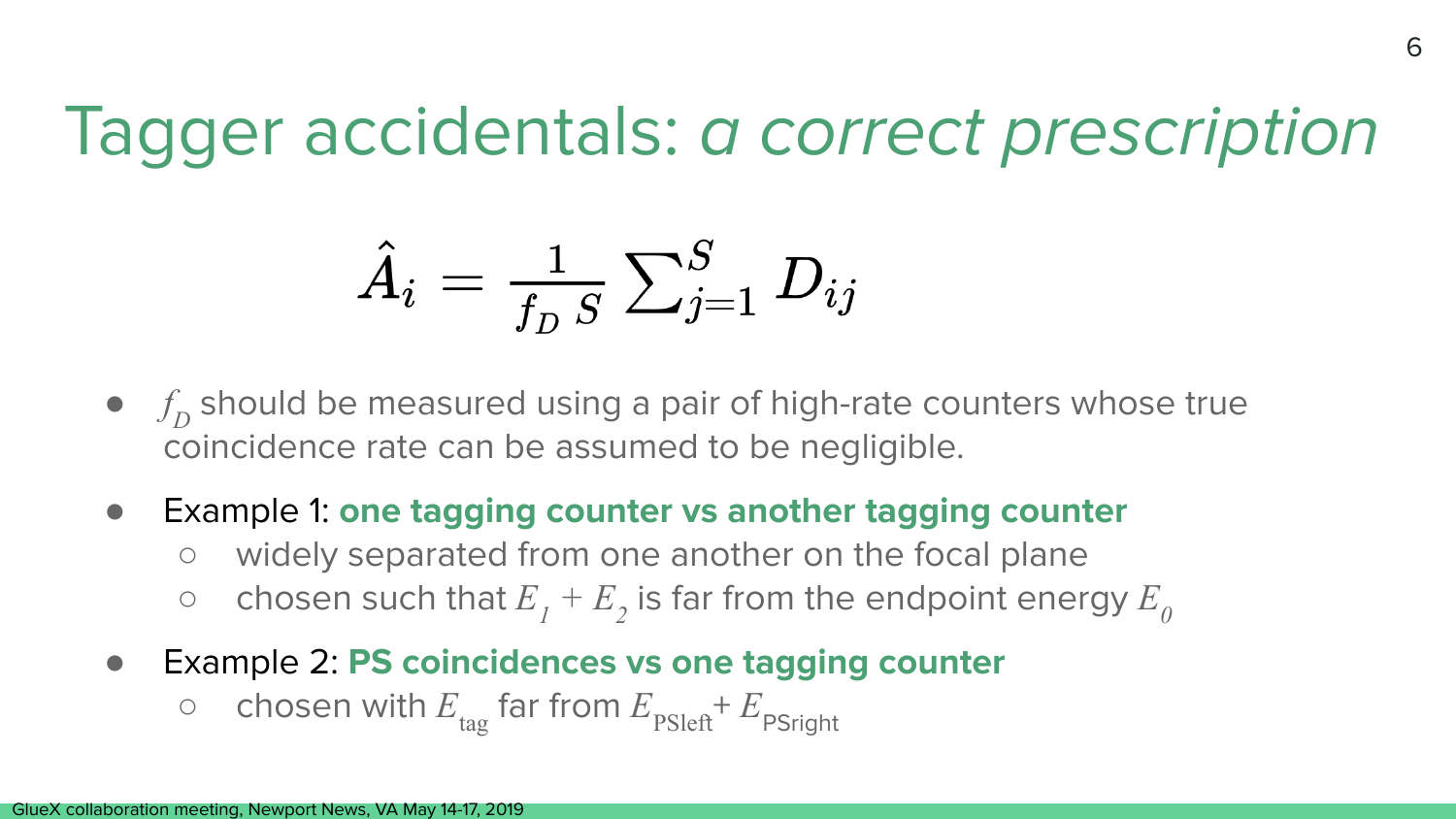# Tagger accidentals:  $f\!\! b$ y method 1

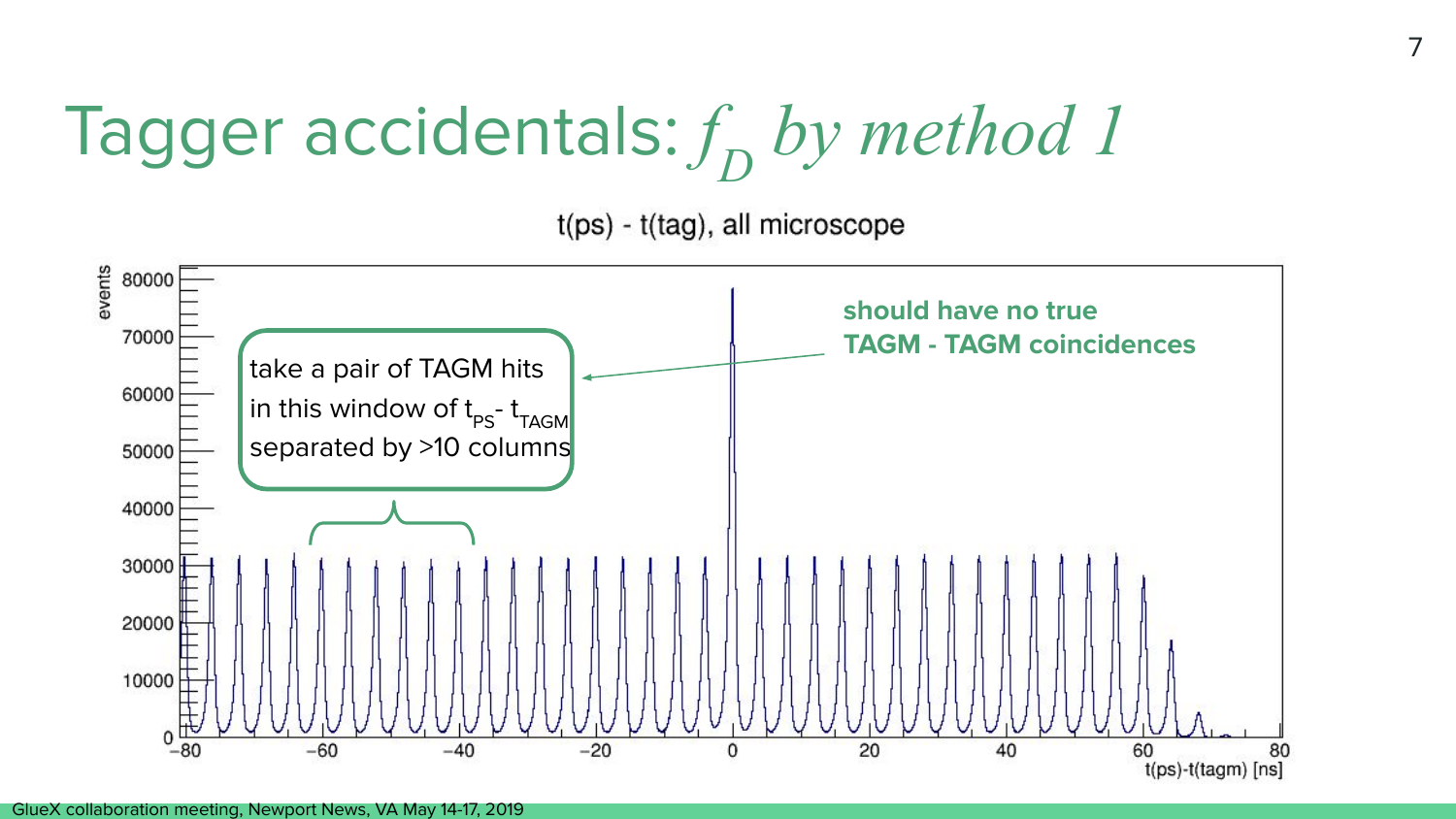# Tagger accidentals:  $f\!\! b$ y method 1

 $t(ps) - t(taq)$ , all microscope

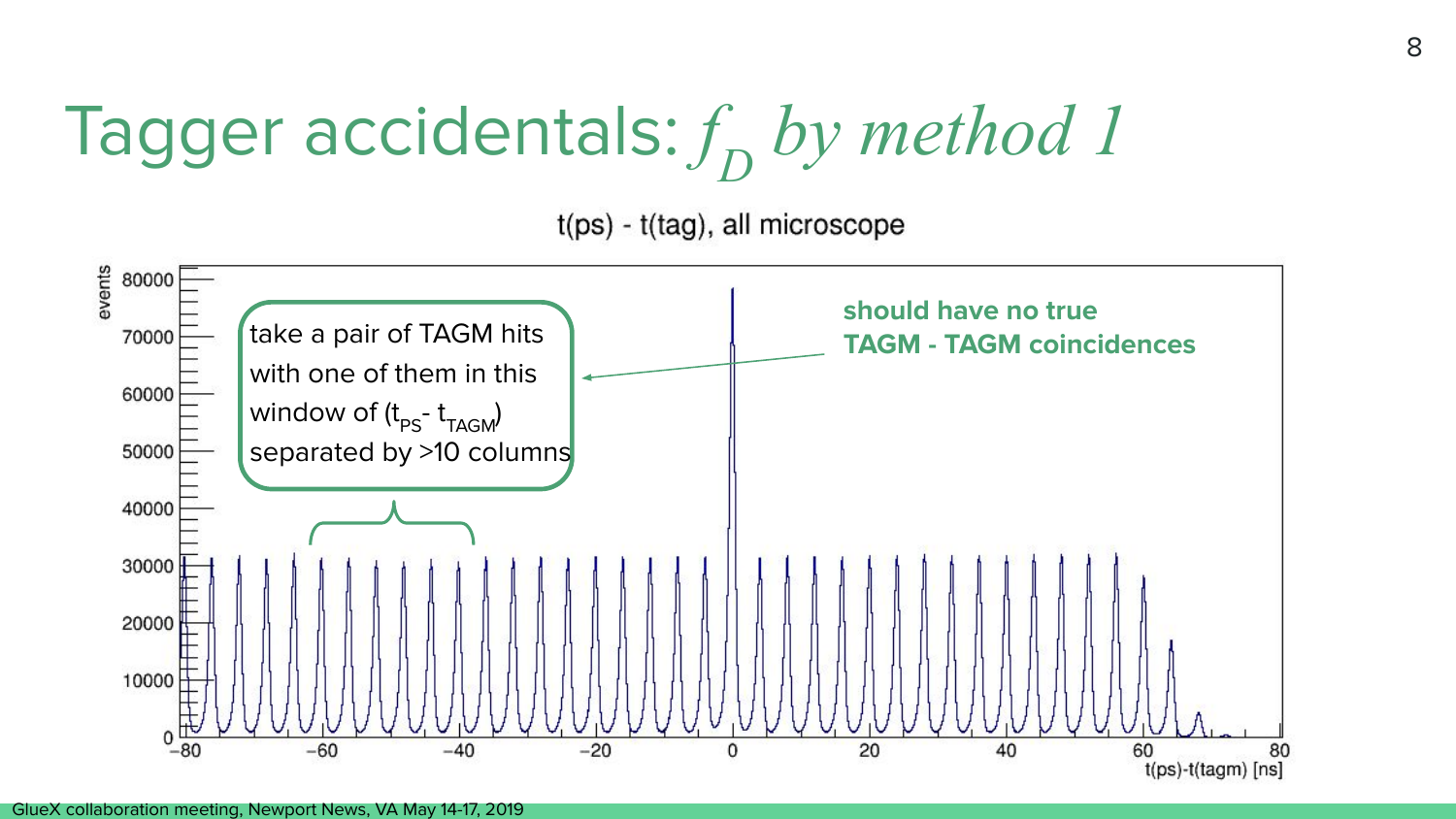# Tagger accidentals:  $f\!\! b$ y method 1

t(tag) - t(tag), all microscope



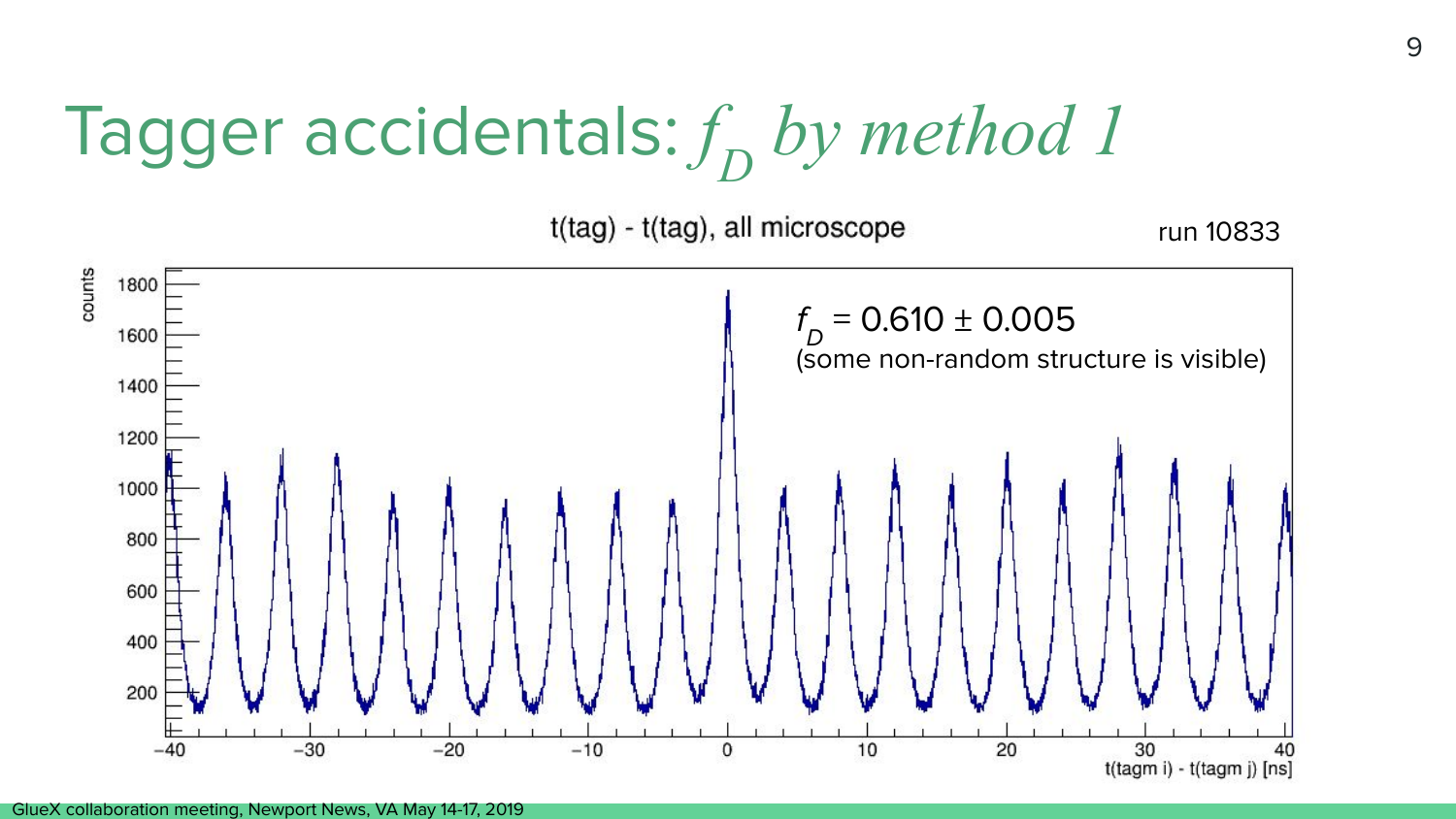# Tagger accidentals:  $f_{\overline{D}}$  by method 2

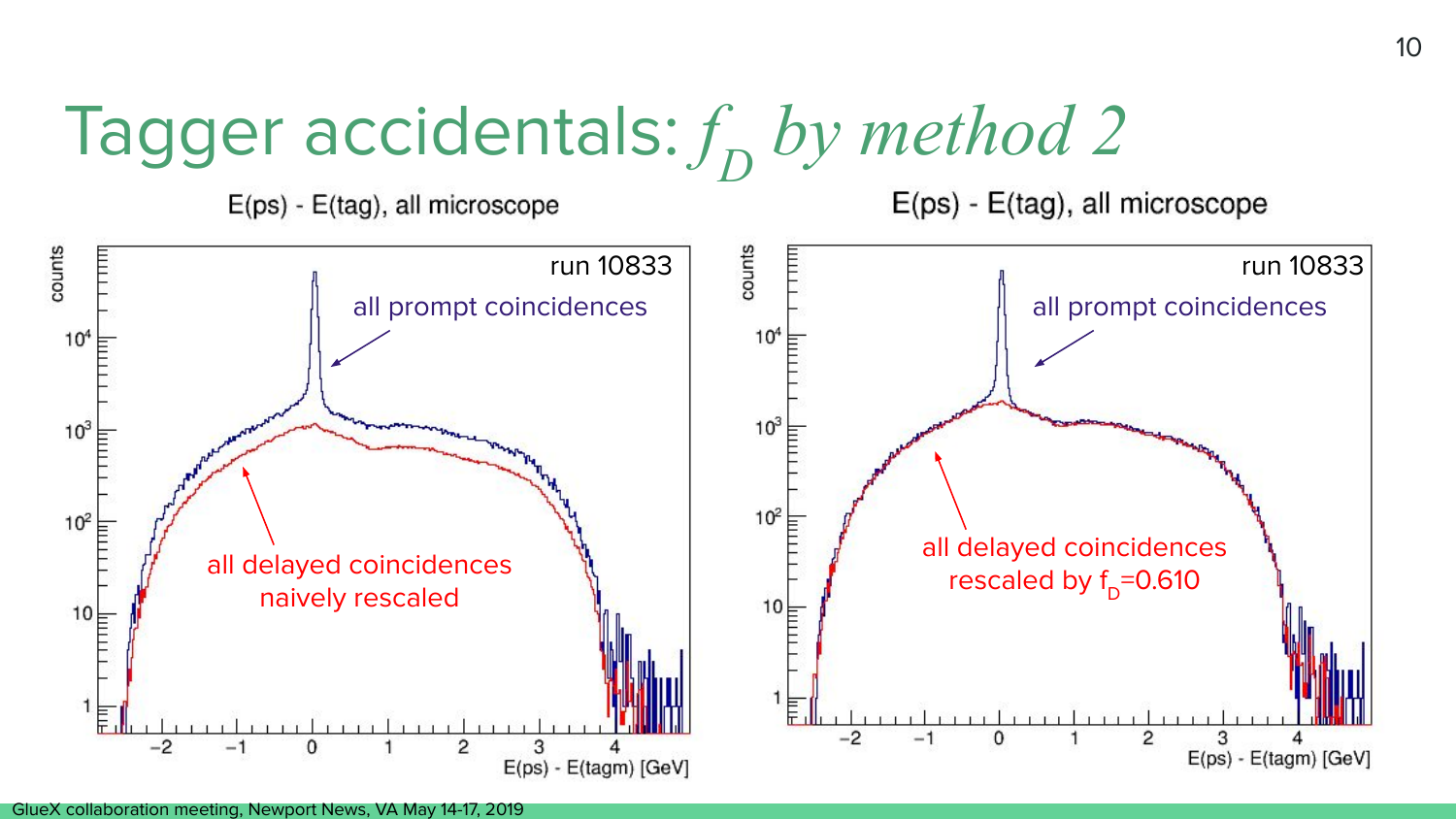# Tagger accidentals:  $f\!D}$  by method 2



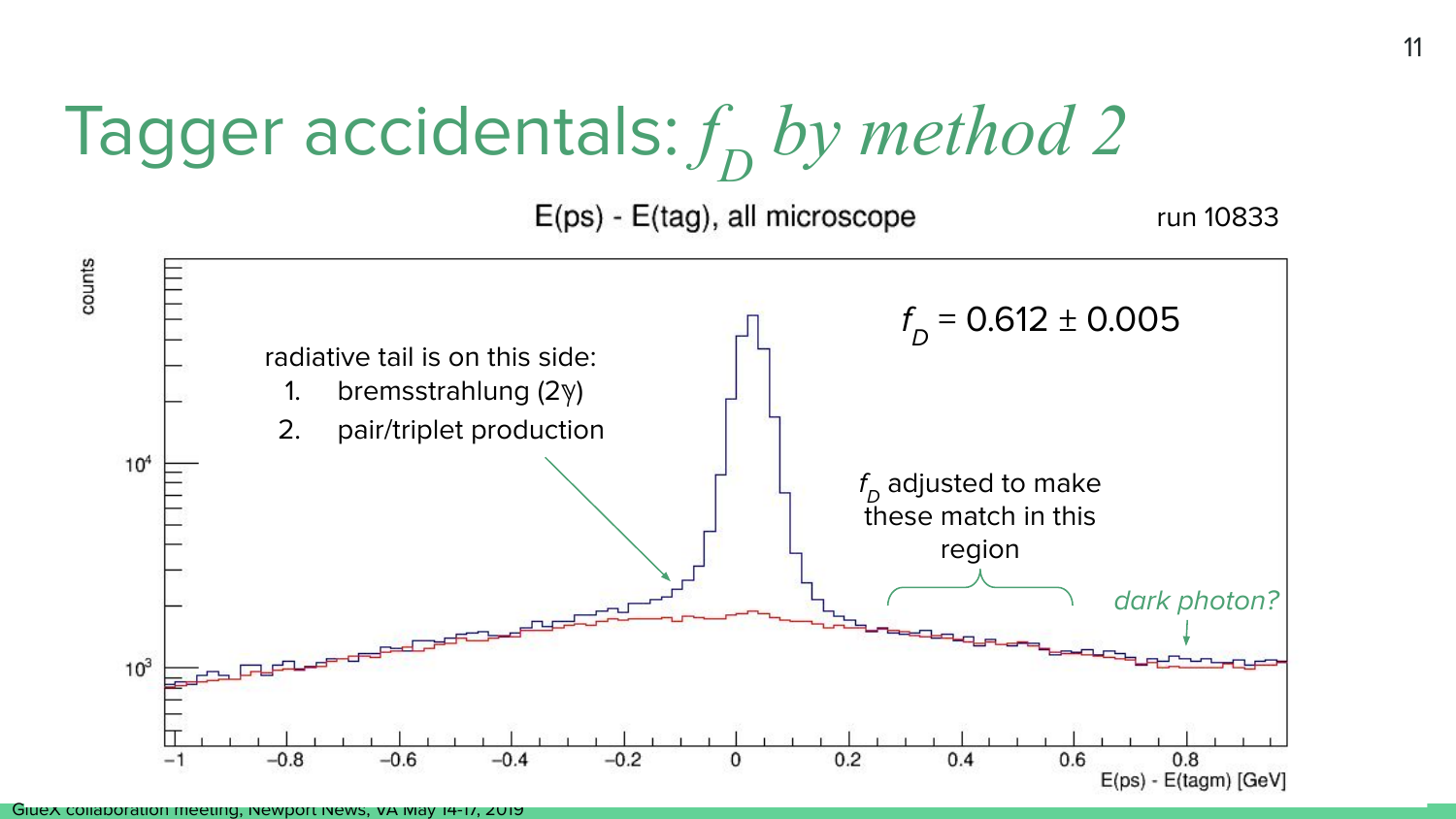### Tagger accidentals: *the path forward*

- A lot is still unknown about this:
	- a. How much does $f_{\!D}^{}$  vary over our physics running? *probably by a lot*
	- b. Does it vary significantly within a single run period? maybe not
	- c. Does it vary significantly with a single run? probably not
- Photon Beam working group will study this and issue a report within the next 3-4 weeks with a recommendation.
- At the very least we will need to:
	- **a.**  $\;$  run over the existing data (PS skims) and measure  $f_{\overline{D}}$ , save in ccdb
	- **b.**  $\,$  add a watch on  $f\hskip-2.5pt_{D}$  to our online monitoring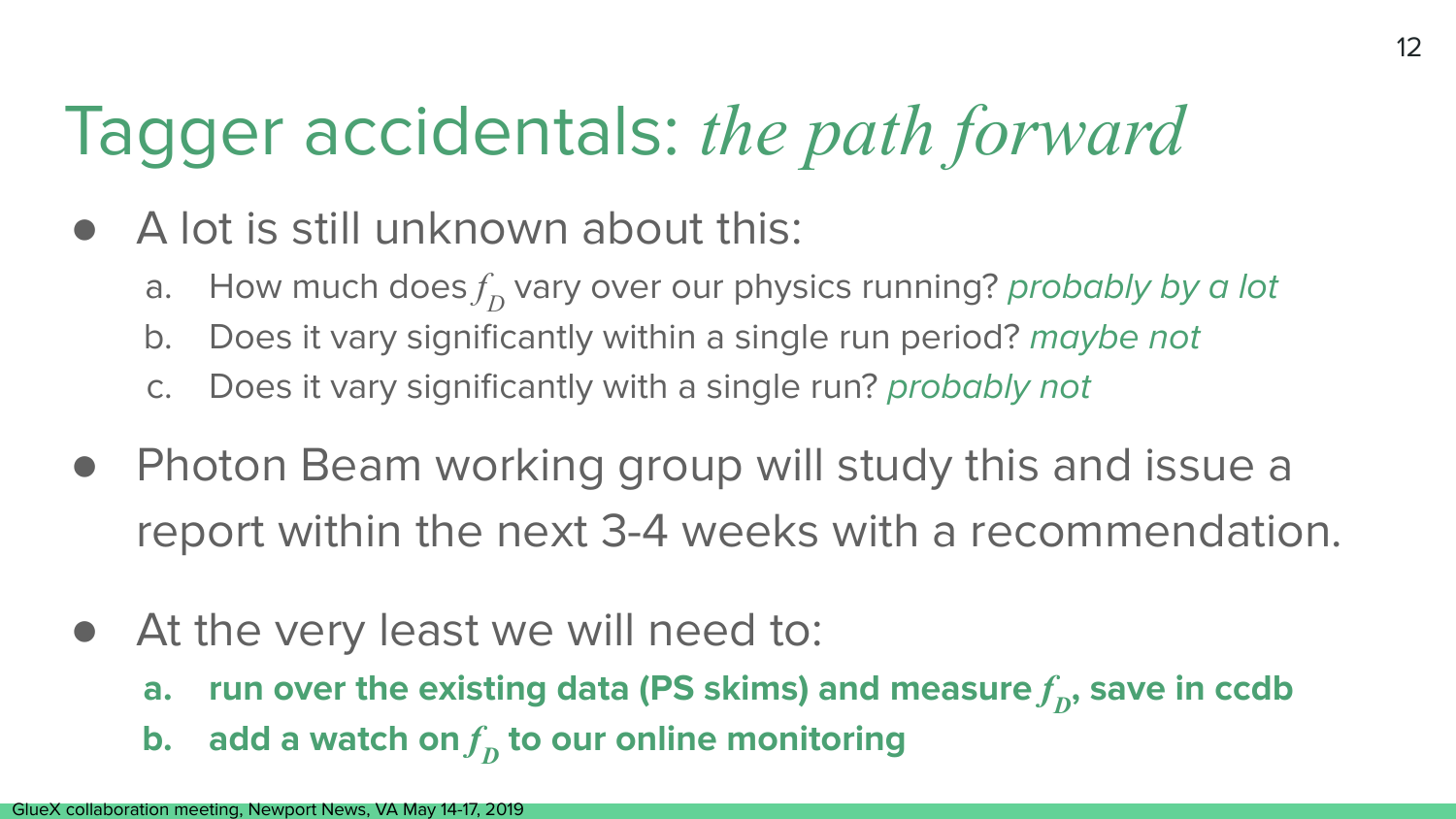### Tagger resolution

- same plot as shown before, but on a linear scale
- resolution on  $\Delta$ E  $^{\circ}$  30 MeV is in good agreement with MC
- shift between the PS and TAGM energy scale ~25 MeV is well known, will be fixed.
- radiative tail is visible on LHS past ~100 MeV contains 2% of PS-TAGM coincidences.

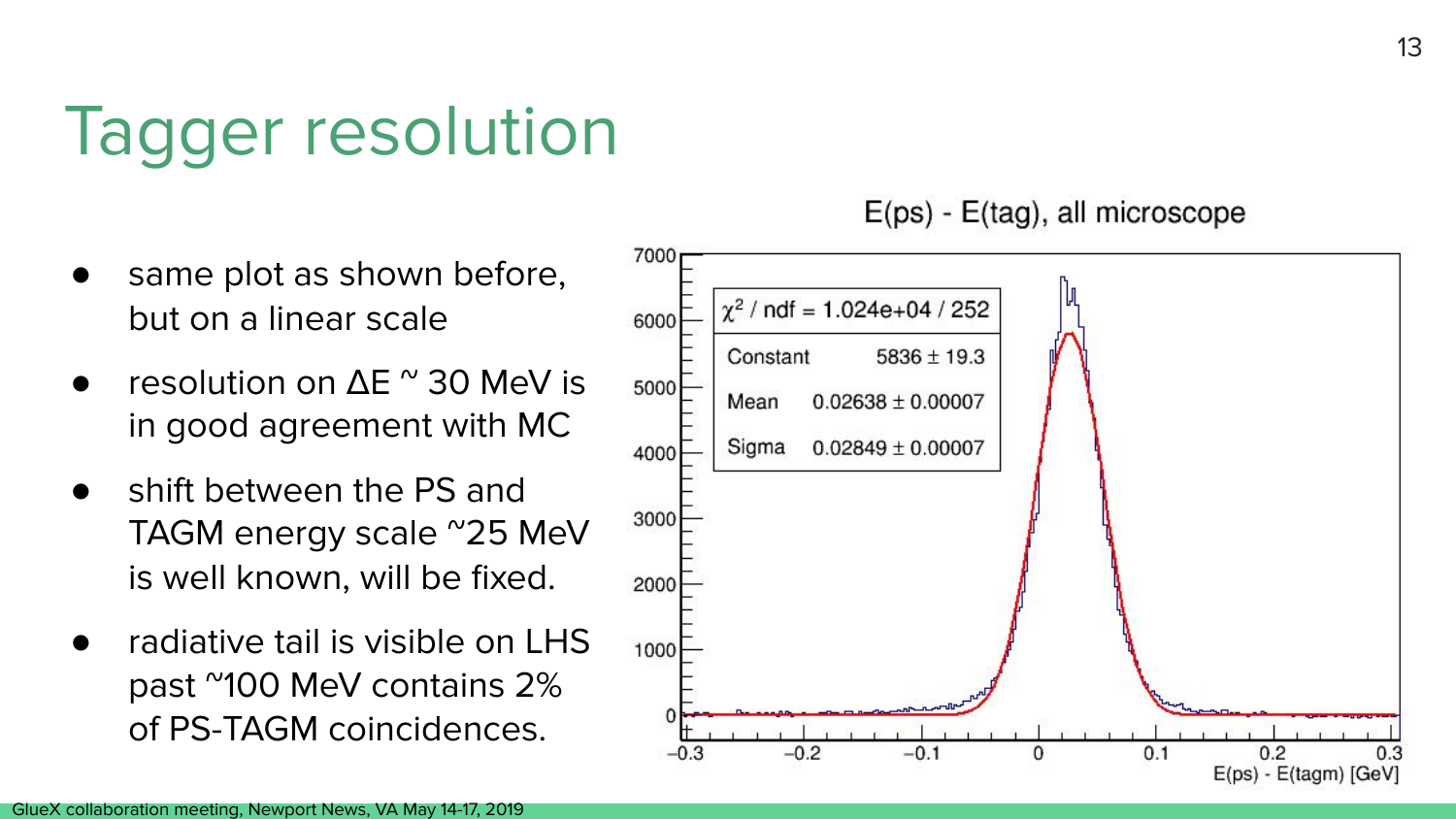### Tagger resolution: radiative tail

- radiative tail is clearly visible past tails of the central peak ~6-7σ
- visible tail contains 2% of peak counts
- ... but the tail actually goes all the way to 0 !
- radiative corrections to polarization *A* needed to match other sources of systematic error.

accidental-subtracted counts<br>20<br>20<br>20<br>20<br>20 2.2% of total peak 1.7% of total peak 200 100  $-100\frac{1}{2}$  $-1.5$  $-1$  $-0.5$ E(ps) - E(tagm) [GeV]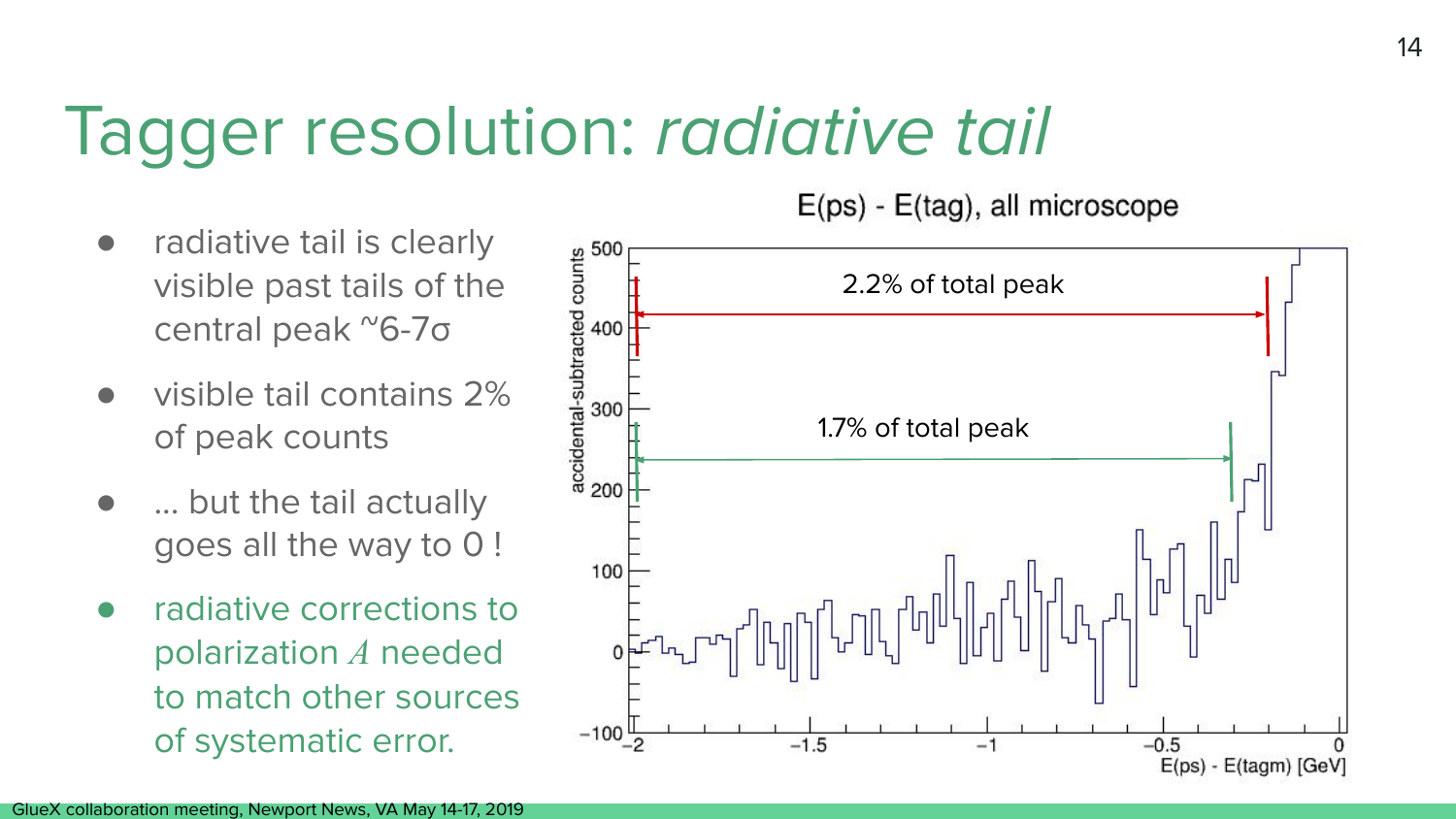### Photon beam systematics: summary

- PS, TAGM and TAGH energy scales need to be unified
	- plan is to use the PS simulation (uses measured map) to set the energy scale to correct the existing "scaled\_energy\_range" tables for TAGM/H in ccdb.
	- $\circ$  RTJ will do this within next 2 weeks
- Systematics of the dependence of the TPOL asymmetry on the  $E_{PS}$   $E_{\text{tan}}$  cut needs to be understood and quantified.
	- significant radiative tail is seen in the data
	- radiative correction are not presently included in MC
	- *○* RTJ plans to work on correcting this defect over the summer (2019).